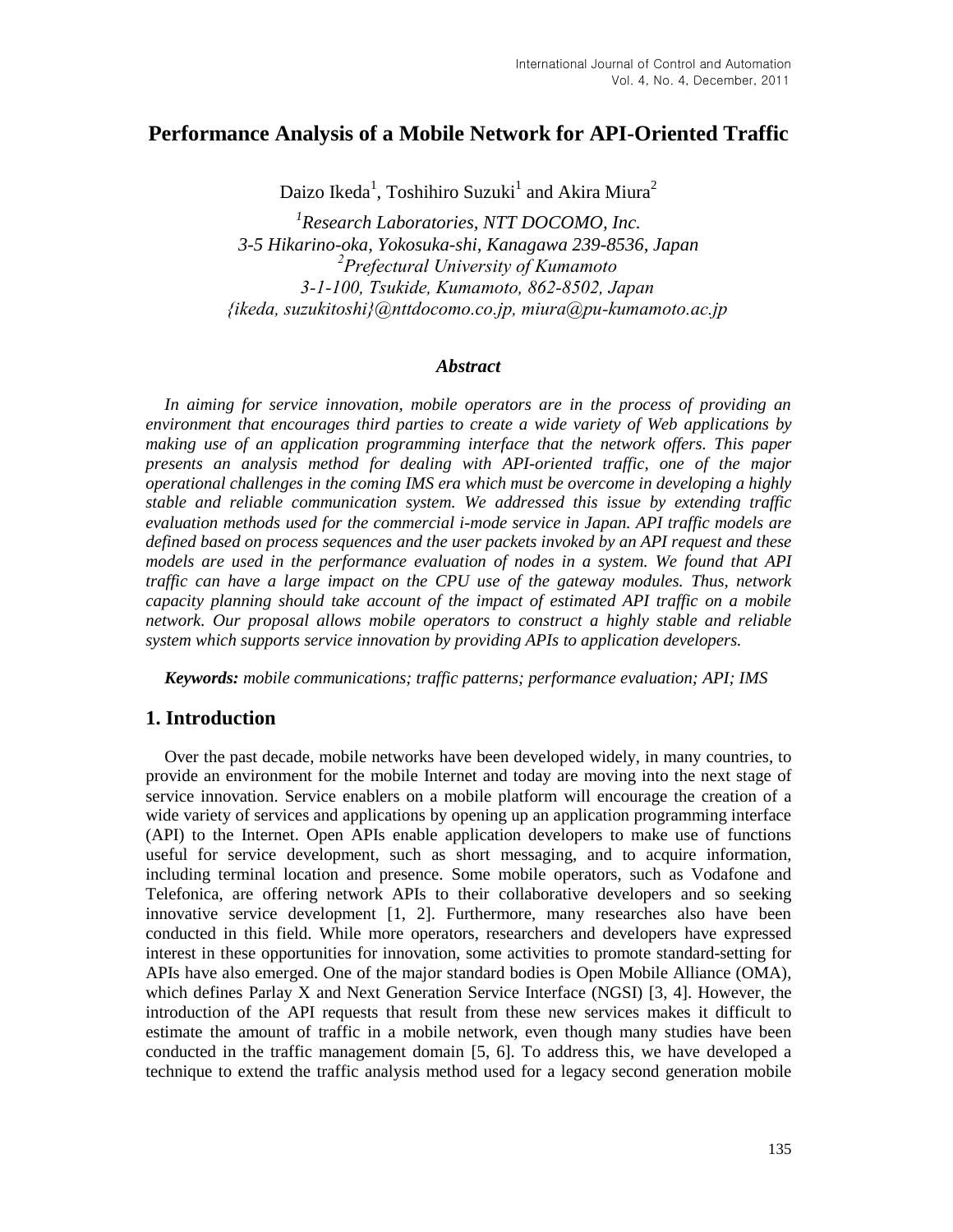network supporting the i-mode service to an API-equipped mobile network for the coming IMS era.

In this paper, we presents a concept for developing a high quality communication system for IMS/Web 2.0 based on developing techniques used for an i-mode core network. This paper is organized as follows. Section 2 describes major operational challenges in the legacy second generation mobile network. Section 3 describes practical approaches to overcoming these challenges. Section 4 proposes a method for API-oriented traffic analysis and Section 5 examines the results of performance evaluations and consequent implications for network capacity planning. Section 6 provides concludes relating to our proposal.

## **2. Operational Challenges in the PDC-P**

The i-mode service was launched in 1999 by NTT DOCOMO, INC., a leading mobile operator in Japan, and currently has more than fifty million subscribers. The aim of this service is to be at the forefront of the mobile Internet by creating an environment which provides easy-to-use e-mail operation and Internet access. The i-mode service was widely accepted as an innovative tool for getting access to the Internet and acquired more subscribers than expected within a relatively short time period, and thus was confronted with operational challenges due to overload.

The i-mode service is provided over a large-scale network of the second-generation mobile communication system called personal digital cellular-packet (PDC-P) [7, 8]. As shown in Figure 1, this system mainly comprises a large number of PDC-P nodes, namely, packet processing modules (PPMs), packet gateway modules (PGWs), and mobile message packet gateway modules (M-PGWs) [9]. PGWs are connected to the Internet, as are M-PGWs via imode servers. All of the network nodes are Unix-based and transfer data packets over the IP network. Multiple M-PGWs are installed to balance the traffic load and improve reliability. The i-mode service allows information transfer between a mobile station and a content server on the Internet over HTTP [10].



PPM: Packet processing module PGW: Packet gateway module M-PGW: Mobile message PGW HLR: Home location register

### **Figure 1. PDC-P Network**

For the purpose of creating an environment for mobile Internet, the highest priority was placed on an early launch of i-mode and for this reason scalability was planned to be achieved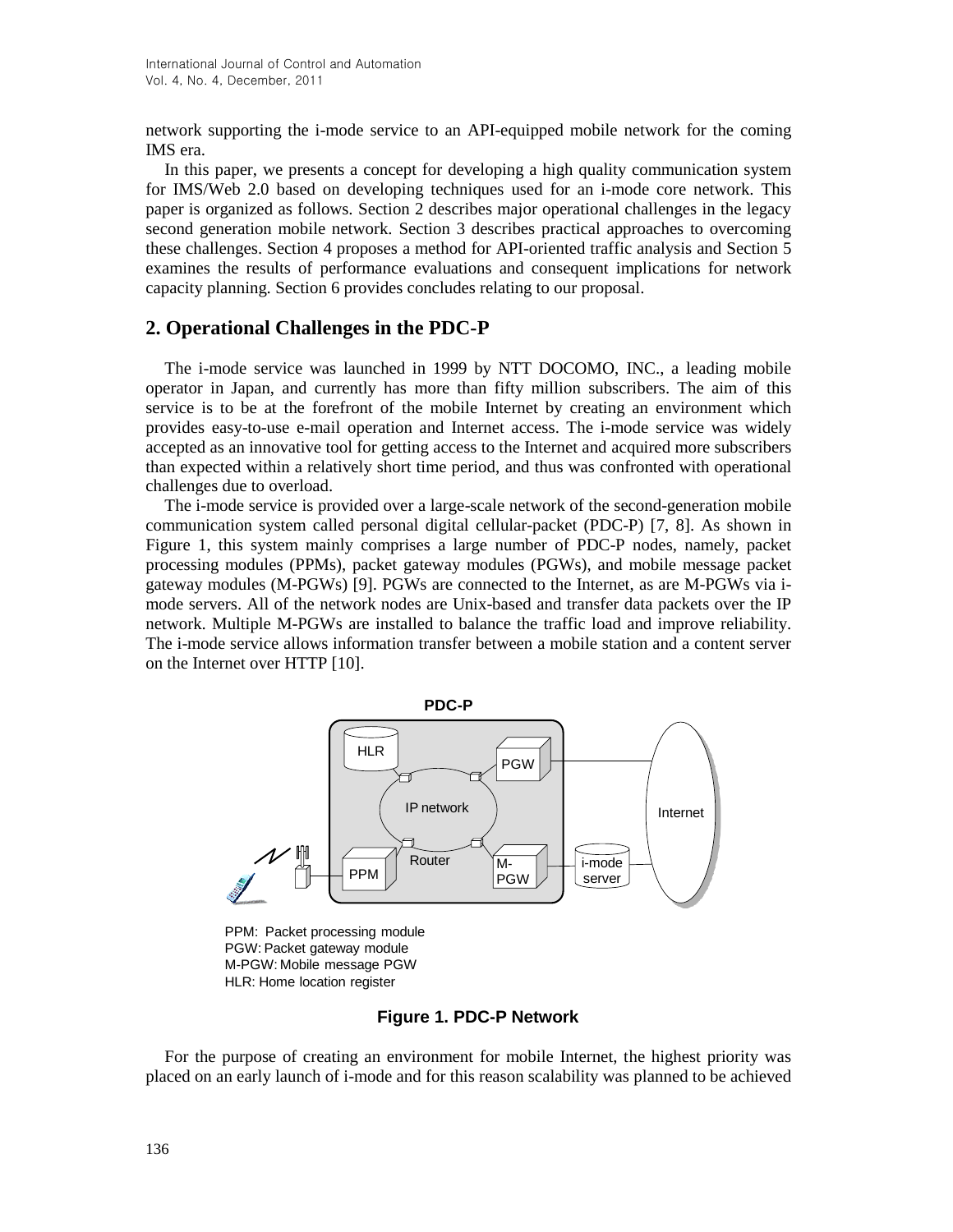at a later stage. However, beyond market expectations, the number of mobile subscribers rapidly grew to one million, and then to ten million within one year from commencement of service. At the peak period, the number of newly-acquired subscribers reached more than fifty thousand per day. As the amount of traffic increased to the point of overload, hardware and software bottlenecks emerged in the PDC-P network resulting in occasional service interruptions due to software problems. Immediate measures were taken to not only bolster the hardware, but also to improve the software in terms of robustness and maintenance of quality in overcoming the overloads. Furthermore, an elaborate survey was conducted to estimate the number of network elements required, in order to determine the need for future upgrades to equipment such as to servers, routers, and switching units in a timely and effective manner. The following sections describe practical strategies that we adopted to meet such needs.

# **3. Practical Approaches to Overcoming Three Challenges**

#### **3.1. Identification of Traffic Characteristics**

It is important to note that there are two major characteristics of mobile data communications. One is that users move around and the other is that the throughput tends to fluctuate because of the existence of wireless sections. Another factor to consider is the characteristics of packet switching: data packets occur at random while a terminal is in a communication mode. We found that the packet call distribution is similar to voice call distribution based on measurements of the node traffic in the PDC-P network and the traffic between M-PGWs and i-mode servers [11]. In general, the precision of a distribution is evaluated using a decision coefficient. This was more than 0.9 in the actual measurement, which indicates strongly that the i-mode traffic pattern follows an exponential distribution. Figure 2 shows the measurement results for the number of requests to initiate i-mode communication as a result of a packet arriving in the network for delivery to a mobile terminal (hereafter called "packet arrival").



**Figure 2. i-mode Traffic Pattern**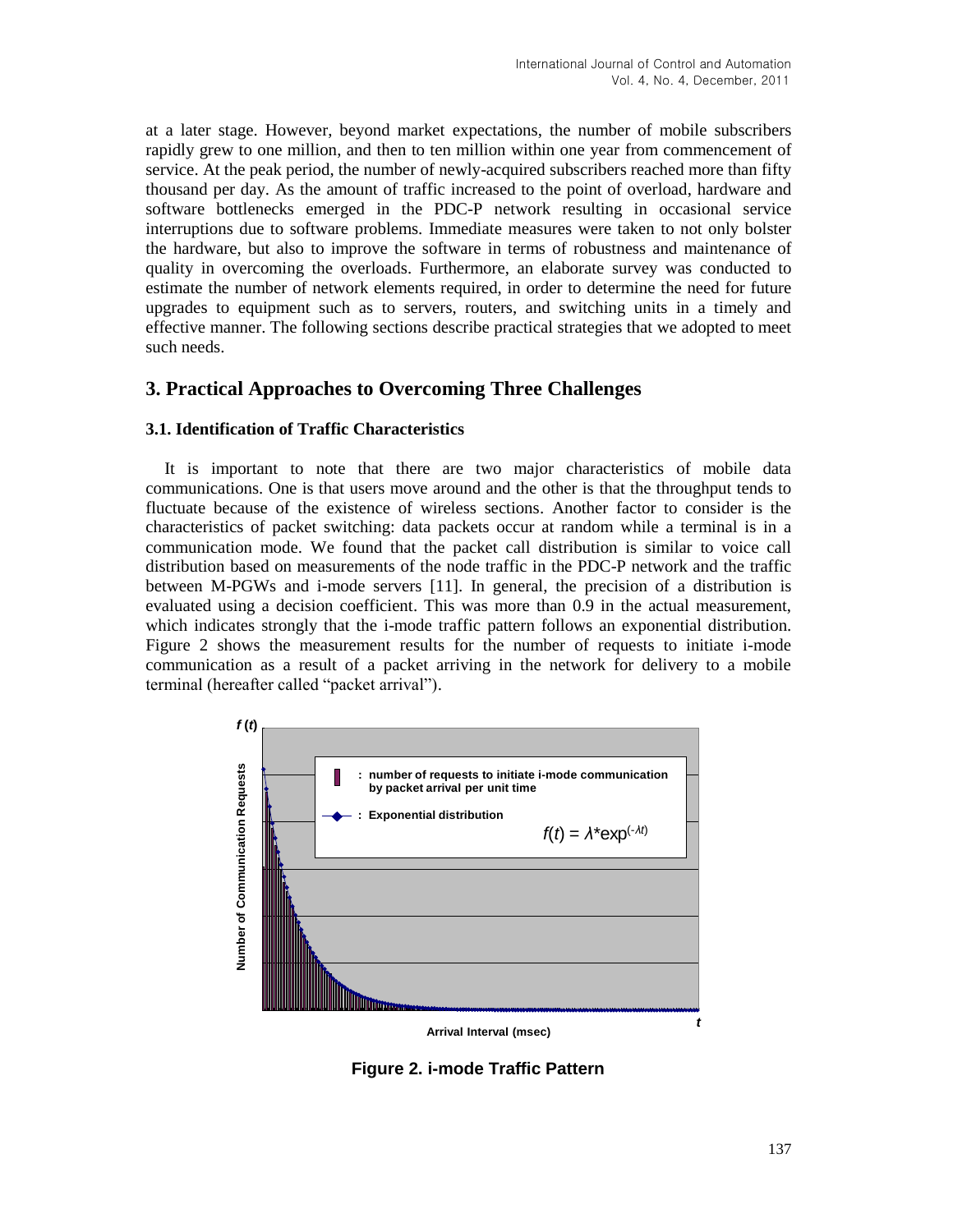#### **3.2. Identification of Bottlenecks**

One of the major targets was to enhance the capacity in order to eliminate hardware and software bottlenecks, which are primarily due to the sharply increasing amount of traffic. To avoid processing bottlenecks which may result from simultaneous attempts to evaluate the performance of and to upgrade software, a physically independent performance evaluation site and overload simulators were newly constructed in an already-constructed debugging environment as shown in Figure 3. Furthermore, through fixed point observation of traffic patterns, and the gathering and analysis of processing logs on the commercial PDC-P units, we identified a number of bottleneck points. This allowed us to perform recovery and effectiveness tests. As a result of the testing, we successfully reduced the number of software update failures of the commercial i-mode system, which might result from errors in signals or process sequences. Thus, by evaluating the effectiveness of software upgrades before introducing them into the commercial system, we successfully improved the robustness against overloads.



**Figure 3. Development Environment**

#### **3.3. Performance Evaluation**

We recorded measurements under overload and rapidly-changing traffic conditions at the performance evaluation site, and conducted a regression analysis of the CPU use ratio for the servers. The performance evaluation equation is defined as

$$
CPU_{ocupano} = \sum_{i=1}^{n} \alpha_i X_i
$$
 (1)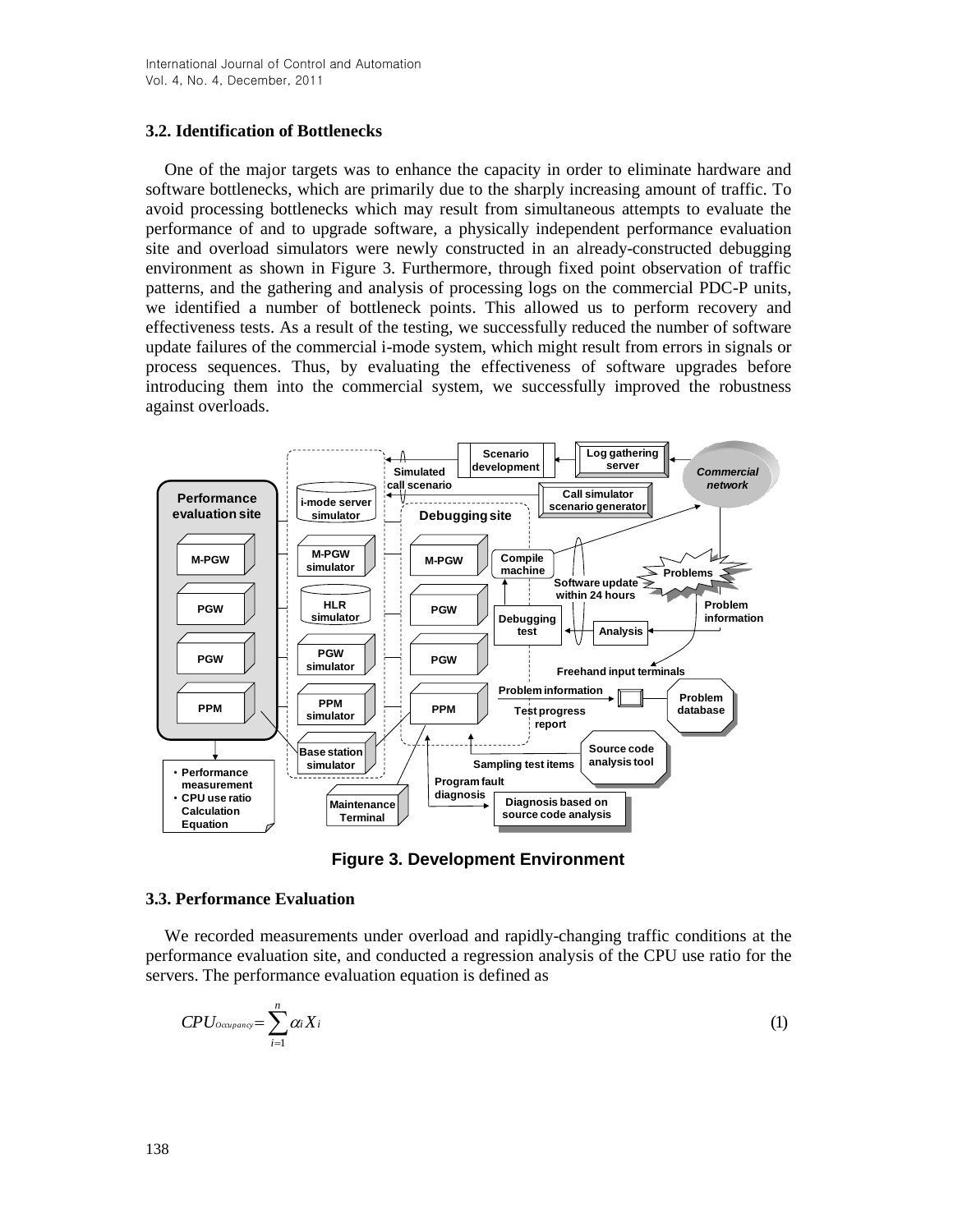where  $\alpha_i$  stands for coefficients representing the weight for each process, such as, user packet transfer, communication requests, and channel switching and  $X_i$  stands for parameters indicating the number of times the process is performed [12]. We selected the signals that affect the processing capacity, including call control signals and maintenance signals [13], and extracted the n parameters that indicate the number of times that a certain process is executed based on the number of signals processed. The coefficients were calculated in a single regression analysis by generating a traffic load specific to a particular coefficient at the performance evaluation site. For example, the coefficient for user packet transfer is calculated by generating a user packet transfer load exclusively. Similarly the coefficient for each other type of process is calculated by applying the load for that particular process. Thus, a number of measurements are conducted to cover all parameters.

This technique clarified the performance limits and defined highly accurate criteria for increasing or decreasing the number of network elements [14]. One benefit was an improvement in the overload robustness. We clearly detailed procedures for replacing PDC-P nodes and switching units with higher capacity units by optimizing the thresholds and the timing of the upgrades. Also, the performance evaluation results were applied to optimize the congestion control.

## **4. Proposed Method for API-Oriented Traffic Analysis**

In the IMS network, a mobile operator is expected to provide service enablers to application developers through open APIs. Application developers may be allowed to create Web applications using network resources and functions by using APIs. As a result of this collaborative innovation process, a wide variety of traffic is expected to pour into the communication system, including requests for terminal location information or normal call initiation, from Web applications using an API. In such an environment, the observation of traffic and the identification of its characteristics will become increasingly important. Different services generate different traffic characteristics. However, one essential approach will be to investigate the traffic patterns of the major types of traffic and to evaluate their impact on the mobile network. The following is our analysis framework for estimating the impact of API-oriented traffic on a mobile network.

- (1) API-oriented traffic models were defined based on process sequences.
- (2) API-oriented traffic volumes were defined based on conventional commercial traffic.
- (3) Under the models, the CPU use ratios were calculated by using a performance evaluation formula.
- (4) The evaluation results were analyzed for implications on network capacity planning.

The first step is to investigate the traffic patterns of major service types. Some standards bodies, including OMA, define specifications for providing APIs. One of these is Parlay X web services, which are also defined as 3rd Generation Partnership Project (3GPP) standards, as shown in Table 1 [15]. Parlay X web services are designed for Web applications and free developers from the need to understand complicated communication protocols by implementing protocol conversion to a Parlay API. Parlay X works in a Web Services environment, which allows application developers to use it in a web-like manner over the Internet. Taking into account the API specifications, we defined three models based on how a core network may process an API request, as shown in Table 2.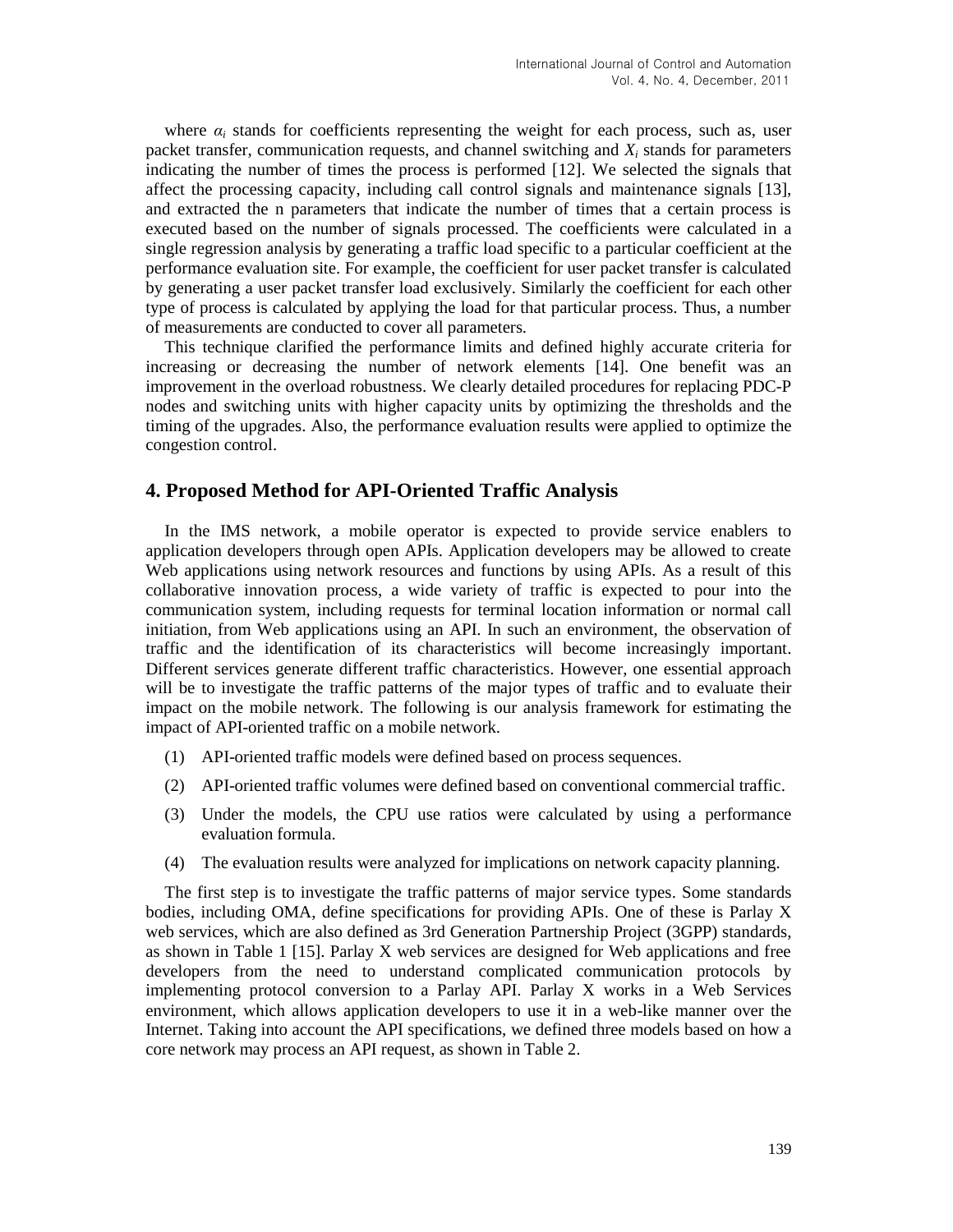| <b>3GPP</b> Specification series | Open Service Access (OSA); Parlay X web services     |  |
|----------------------------------|------------------------------------------------------|--|
| TS 29.199-01                     | Part 1: Common                                       |  |
| TS 29.199-02                     | Part 2: Third party call                             |  |
| TS 29.199-03                     | Part 3: Call notification                            |  |
| TS 29.199-04                     | Part 4: Short messaging                              |  |
| TS 29.199-05                     | Part 5: Multimedia messaging                         |  |
| TS 29.199-06                     | Part 6: Payment                                      |  |
| TS 29.199-07                     | Part 7: Account management                           |  |
| TS 29.199-08                     | Part 8: Terminal status                              |  |
| TS 29.199-09                     | Part 9: Terminal location                            |  |
| TS 29.199-10                     | Part 10: Call handling                               |  |
| TS 29.199-11                     | Part 11: Audio call                                  |  |
| TS 29.199-12                     | Part 12: Multimedia conference                       |  |
| TS 29.199-13                     | Part 13: Address list management                     |  |
| TS 29.199-14                     | Part 14: Presence                                    |  |
| TS 29.199-15                     | Part 15: Message broadcast                           |  |
| TS 29.199-16                     | Part 16: Geocoding                                   |  |
| TS 29.199-17                     | Part 17: Application-driven Quality of Service (QoS) |  |
| TS 29.199-18                     | Part 18: Device capabilities and configuration       |  |
| TS 29.199-19                     | Part 19: Multimedia streaming control                |  |
| TS 29.199-20                     | Part 20: Multimedia multicast session management     |  |
| TS 29.199-21                     | Part 21: Content management                          |  |
| TS 29.199-22                     | Part 22: Policy                                      |  |

## **Table 1. Specifications of Parlay X Web Services**

#### **Table 2. API-oriented Traffic Models**

|         | <b>Definition</b>                                                   | <b>Examples</b>                                             |
|---------|---------------------------------------------------------------------|-------------------------------------------------------------|
| Model 1 | Communication initiation triggered by<br>an API request             | Third party call, short messaging,<br>multimedia messaging  |
| Model 2 | Server access to acquire information<br>triggered by an API request | Terminal status, address list<br>management                 |
| Model 3 | User packet transferred incorporating<br>an API request             | Terminal location, device capabilities<br>and configuration |

Here, Model 1 defines the case where an API request triggers communication initiation. We assumed that the number of call control signals to initiate communication triggered by an API request is as shown in Figure 4. Examples include Third Party Call API and Short Messaging API. Model 2 defines the case where an API request triggers an access to subscriber-related or terminal-related information held on a database in the core network. We assumed the number of call control signals to acquire the requested information triggered by an API request is as shown in Figure 5. These include Terminal Status API and Address List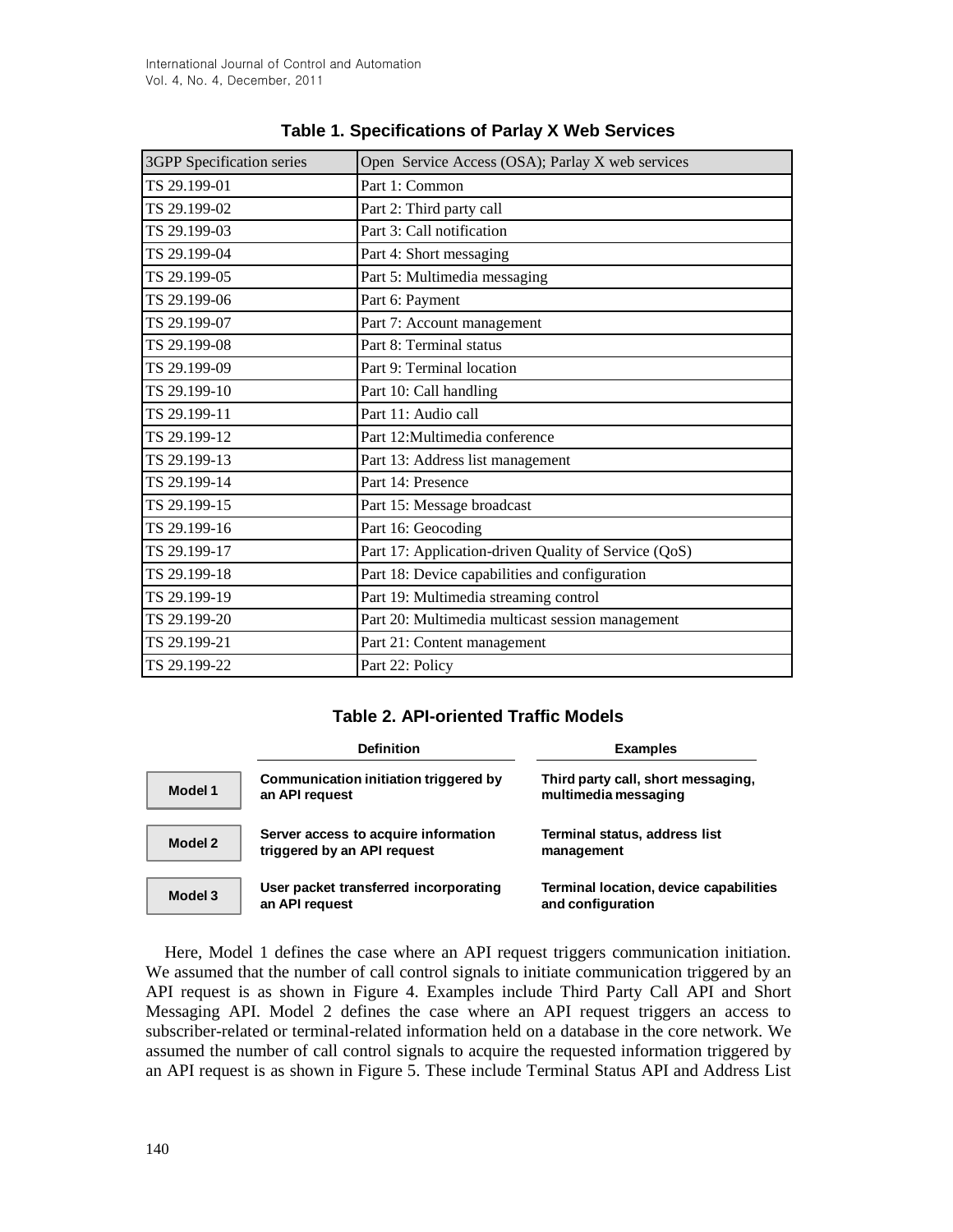Management API. Model 3 is designed to evaluate the impact of user packets conveying an API request and so cannot be readily identified. An example is Terminal Location API.







**Figure 5. Signals Triggered by an API Request – Model 2**



**Figure 6. Signals Triggered by an API Request – Model 3**

The second step is to assume an API-oriented traffic volume based on conventional commercial traffic. We assumed that the API request distribution is similar to the packet call distribution, which follows an exponential distribution, as shown in Figure 2. This is because an API request in Model 1 initiates communication. Even though an API request in Model 2 does not itself trigger communication initiation, the acquired information such as terminal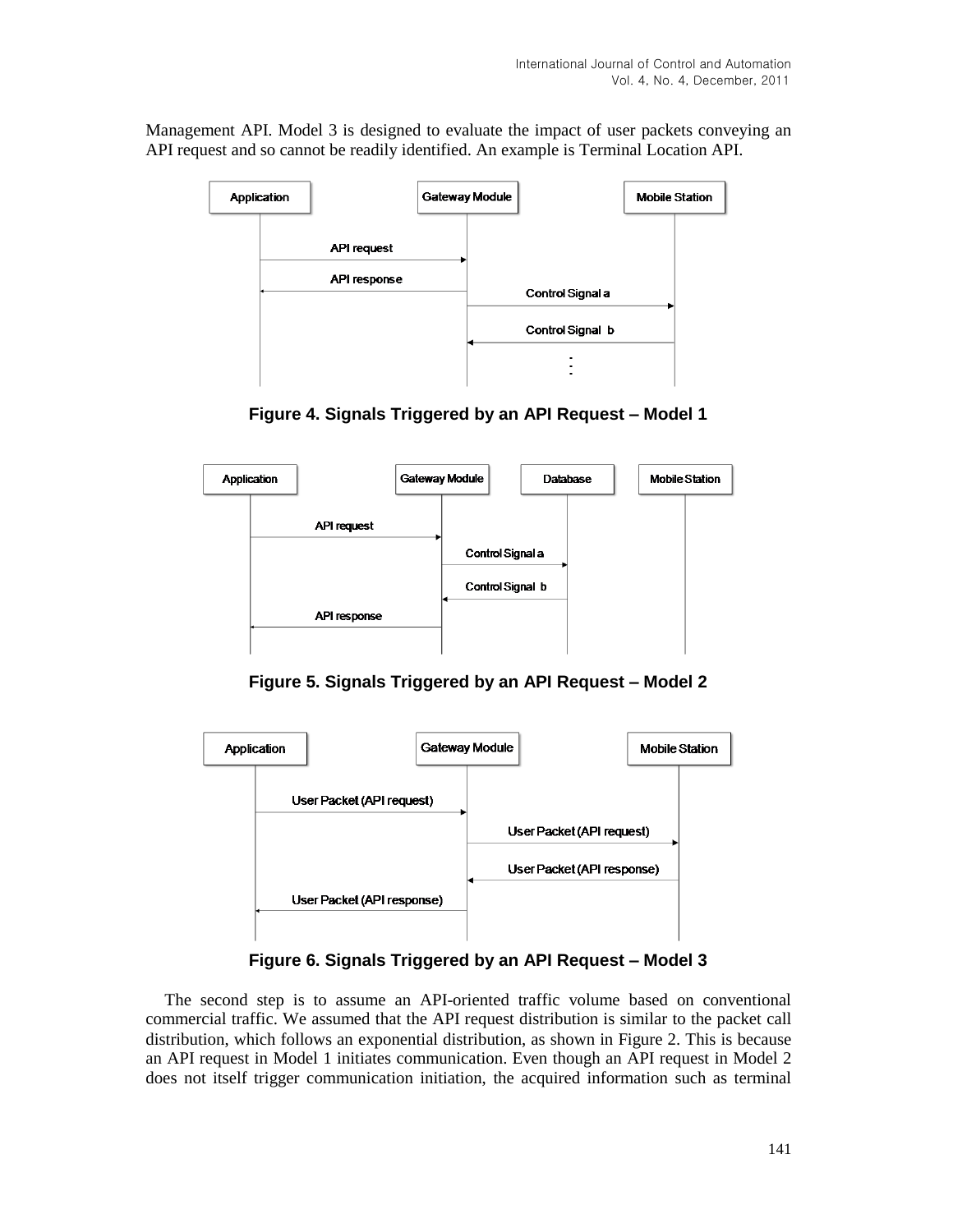status may be partly used to initiate communication afterwards. Furthermore, we defined certain cases of traffic volumes to evaluate the impact of increasing API requests on the mobile network. Non-API traffic models were also defined for comparison with the APIoriented cases. Section 5 details how we determined certain traffic volumes for each model.

The next step is to evaluate the effects on the gateway modules in the mobile network by distinguishing arriving call packets from service requests from an API. Performance analysis techniques originally used for the i-mode traffic were applied to the API-oriented case. The performance evaluation equations corresponding to Model 1 mentioned above were defined as

 $CPU_{\text{MODELI}} = \alpha_1 u \text{se} \text{spacket} + \alpha_2 \text{in} \text{itiation} \_ \text{by} \text{PA} + \alpha_3 \text{in} \text{itiation} \_ \text{by} \text{MS}$  $+\alpha_4$ initiation\_byAPI +  $\alpha_5$ dbaccess\_byAPI +  $\alpha_6$ userpacket\_byAPI (2)

where  $\alpha_i$  stands for coefficient representing the weight applied to process i and the various parameters represented the number of incidents of a specific process as follows.

*userpacket*: user packet conveying content

*initiation\_byPA*: communication initiation triggered by packet arrival

*initiation\_byMS*: communication initiation triggered by a mobile station.

*initiation byAPI*: communication initiation triggered by an API request

*dbaccess\_byAPI*: information access triggered by an API request

*userpacke\_byAPI*: user packet conveying an API request

The coefficients for conventional traffic were applied to the API-oriented cases. The performance evaluation formulae for Model 2 and Model 3 were defined in the same way. The differences are that Model 2 evaluates the impact of traffic for information access triggered by an API request and Model 3 addresses user packet conveying an API request.

$$
CPUMDBEL2 = \alpha_1 use \etaacket \alpha_k et + \alpha_2 initiation_b yPA + \alpha_3 initiation_b yMS + \alpha_5 dba \cdot \cos_b yAPI
$$
\n
$$
(3)
$$

 $CPU_{\text{MODEL3}} = \alpha_1 \mu \text{se}$  *rpacket* +  $\alpha_2$  *initiation* \_ *byPA*+ $\alpha_3$  *initiation* \_ *byMS*  $+\alpha_{6}$ *userpacket\_byAPI* (4)

## **5. Evaluation Results**

#### **5.1. Performance evaluation of Model 1**

For the purpose of evaluating the impact of Model 1 traffic on the core network, API traffic models were defined based on the traffic patterns for communication requests due to packet arrival. Here, three API traffic models were used to evaluate the performance when subject to the estimated API requests, along with the two non-API models, and these were defined based on the conventional commercial traffic of call requests. Medium API traffic means that the volume of API requests is equivalent to the number of communication requests due to packet arrival per second. Two non-API models, which offer no open APIs, were used to evaluate the performance of two cases, namely, user packet transmission alone, and both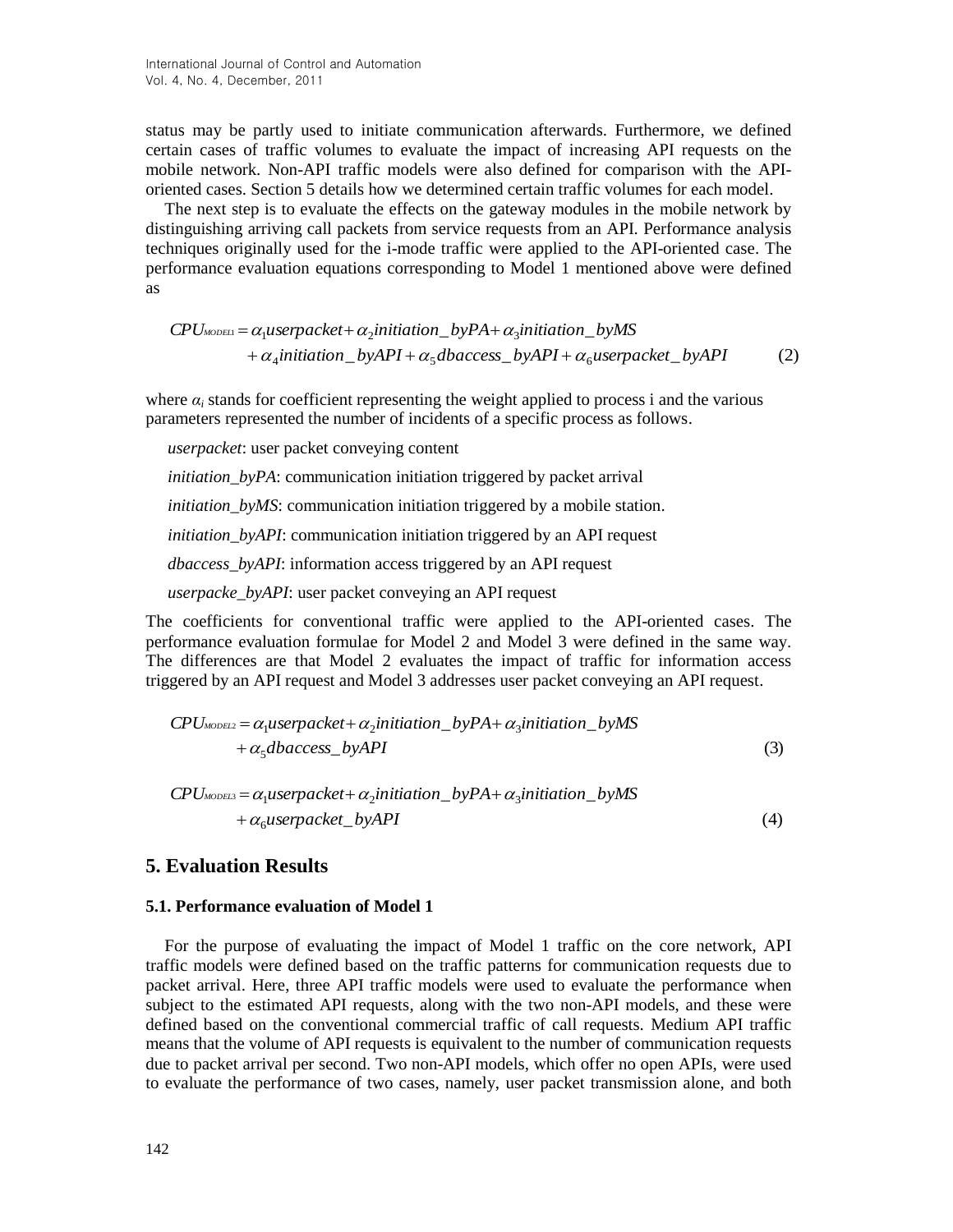user packets and call control signals. The volumes of user packets and call control signals were determined based on commercial traffic models. In addition,

Consequently, the CPU use ratio was calculated by applying a performance evaluation formula (2) as described in section 4. The results, shown in Figure 7, made it clear that APIoriented traffic models led to high CPU occupancy, reaching the threshold of 60%, which is commonly accepted as a limit for stable operation, with a smaller number of user data packets transferred than was the case with non-API traffic models [16].



**Figure 7. Performance Evaluation Results for Model 1**

This result implies that API-oriented traffic should be reflected in network capacity planning, along with traffic for the normal initiation of communication. One example is the planning of gateway modules, which process both the initiation of communications triggered by packet arrival and API requests. Based on assumptions of API request volumes, it is critical to estimate the possible transferred user packet data for stable CPU use. Such performance evaluations should also make it possible to clarify the need for exclusive gateway modules to process API requests.

#### **5.2. Performance Evaluation of Model 2**

Using Model 2, we evaluated the performance of the estimated API requests for access to information databases in the core network, including terminal status and address list databases. Three API traffic models and two non-API models were used. For this model, medium API traffic means that the volume of API requests is equivalent to the number of communication requests due to packet arrival per second, while high API traffic is eight times greater than this. Two non-API models, which assume no open APIs, were used for comparison with the two API models, and these were defined in the same way as for Model 1.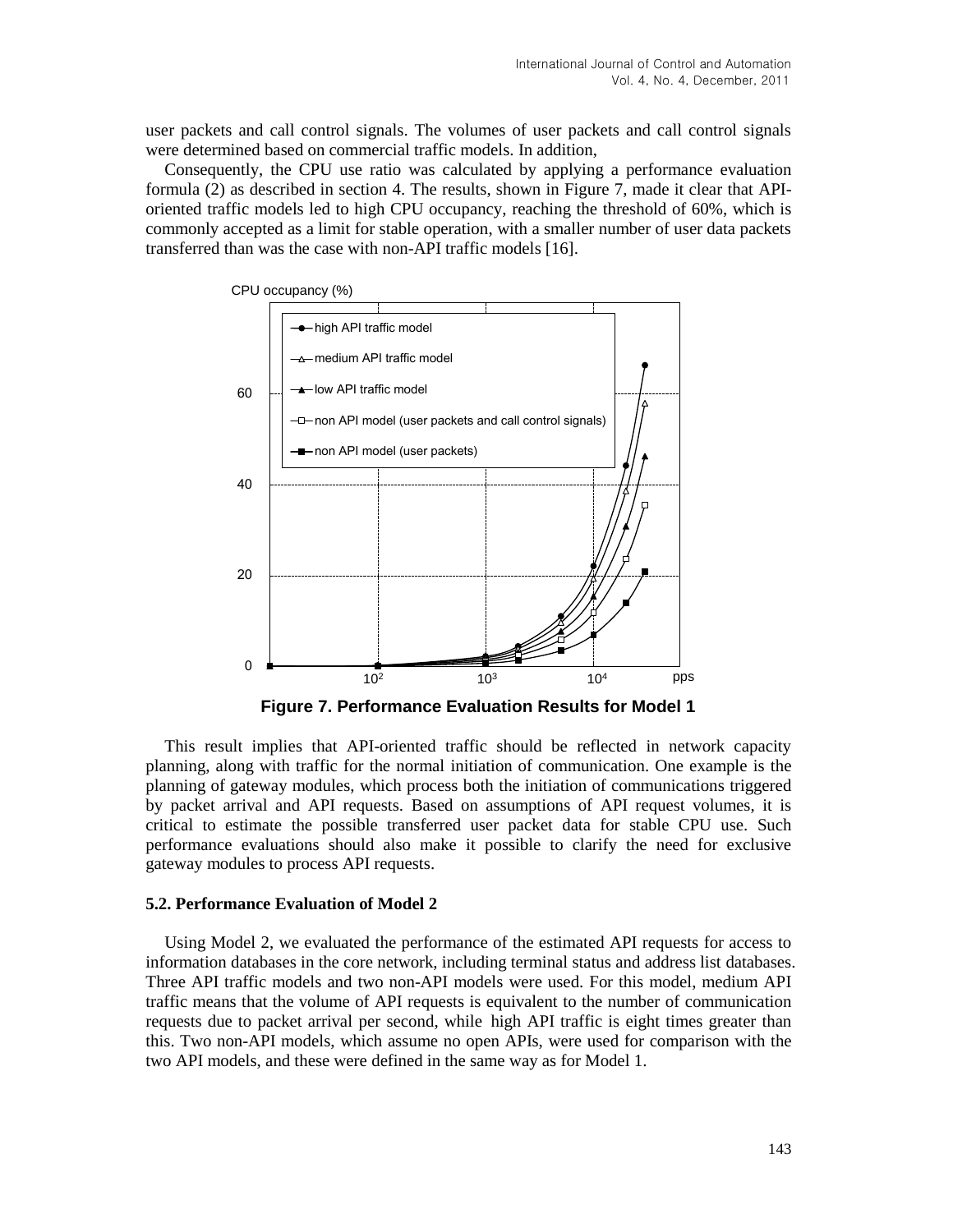

**Figure 8. Performance Evaluation Results for Model 2**

The CPU use ratio was calculated by applying a performance evaluation formula (3) as described in section 4. The results, shown in Figure 8, imply that API-oriented traffic, along with traffic for the information access of database in the core network, would have a slight impact on the network performance. We concluded that the estimated impact of high API traffic for information access should be reflected in network capacity planning.

#### **5.3. Performance Evaluation of Model 3**

Using Model 3, we evaluated the performance with regard to the estimated user packets conveying an API request and hence cannot be so easily identified. API requests for terminal location or device capabilities and configurations are sent over HTTP and thus it is important to evaluate the effects of user packets conveying an API request on the core network. We defined four traffic models with a different percentage of user packets conveying an API request. Medium API traffic means the ratio of API request packets to normal user packets is one to one, while high API traffic means a ratio of eight to one. The all API model means that all the user packets transferred in the core network convey an API request. The CPU use ratio was calculated by applying a performance evaluation formula (4) as described in section 4.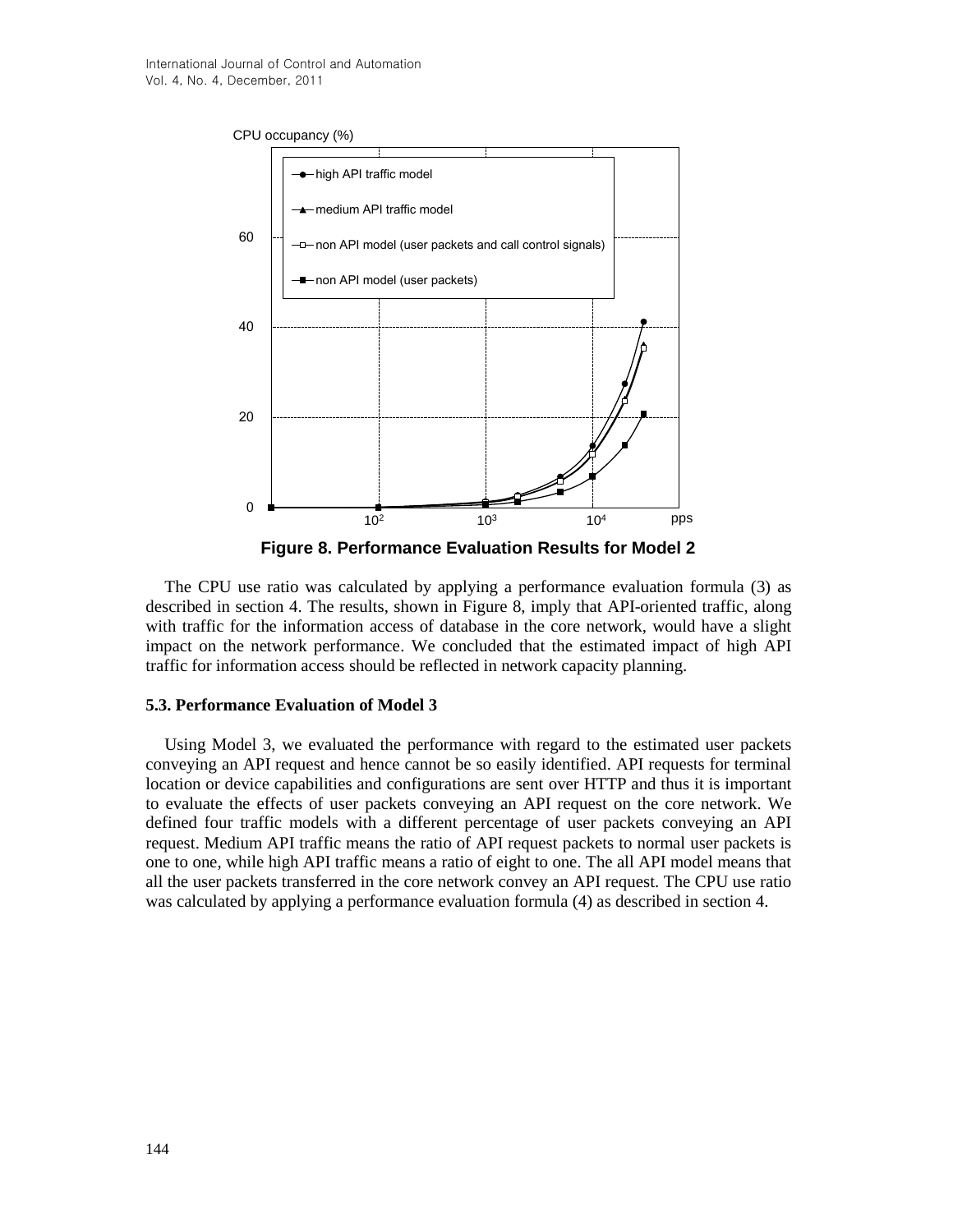

**Figure 9. Performance Evaluation Results for Model 3**

A first glance at the results, shown in Figure 9, indicates that API request traffic led to a lower CPU occupancy for a given volume of user data packets transferred than was the case with non-API traffic model. This is because API requests do not invoke control signals for communication initiation, which have a large impact on the CPU use ratio. However, there is also a need to note that the extent to which the CPU use ratio is reduced with increasing API requests is equivalent to the reduction in control signals for communication initiation. As the proportion of user packets conveying an API request increases, the total number of call initiations may fall. Thus, for a given volume, a larger volume of API requests removes opportunities for communication requests. This analysis implies that mobile operators should take into account the impact of user packets conveying an API request.

#### **6. Conclusions**

This paper has introduced methods for evaluating the performance of a mobile network handling API-oriented traffic. Prior research on traffic analysis in a legacy system can be extended to address one of the major operational challenges in the IMS network with service enablers. We evaluated the impact of estimated API requests on the core network. Traditional indicators, such as packets per second (PPS), are insufficient by themselves because new call control signals and user packets invoked by API requests can have a large impact on the CPU use of the gateway modules. Thus, network capacity planning should take account of the impact of estimated API traffic on a mobile network. Our proposal enables mobile operators to construct a highly stable and reliable system for service innovation by providing APIs to application developers.

In future work, we will clarify the process sequences triggered by an API request and then re-evaluate the performance of the network based on modified API traffic models. It will also be important to develop a method for congestion control using API-oriented traffic models. One possible approach will include distinguishing arriving call packets from service requests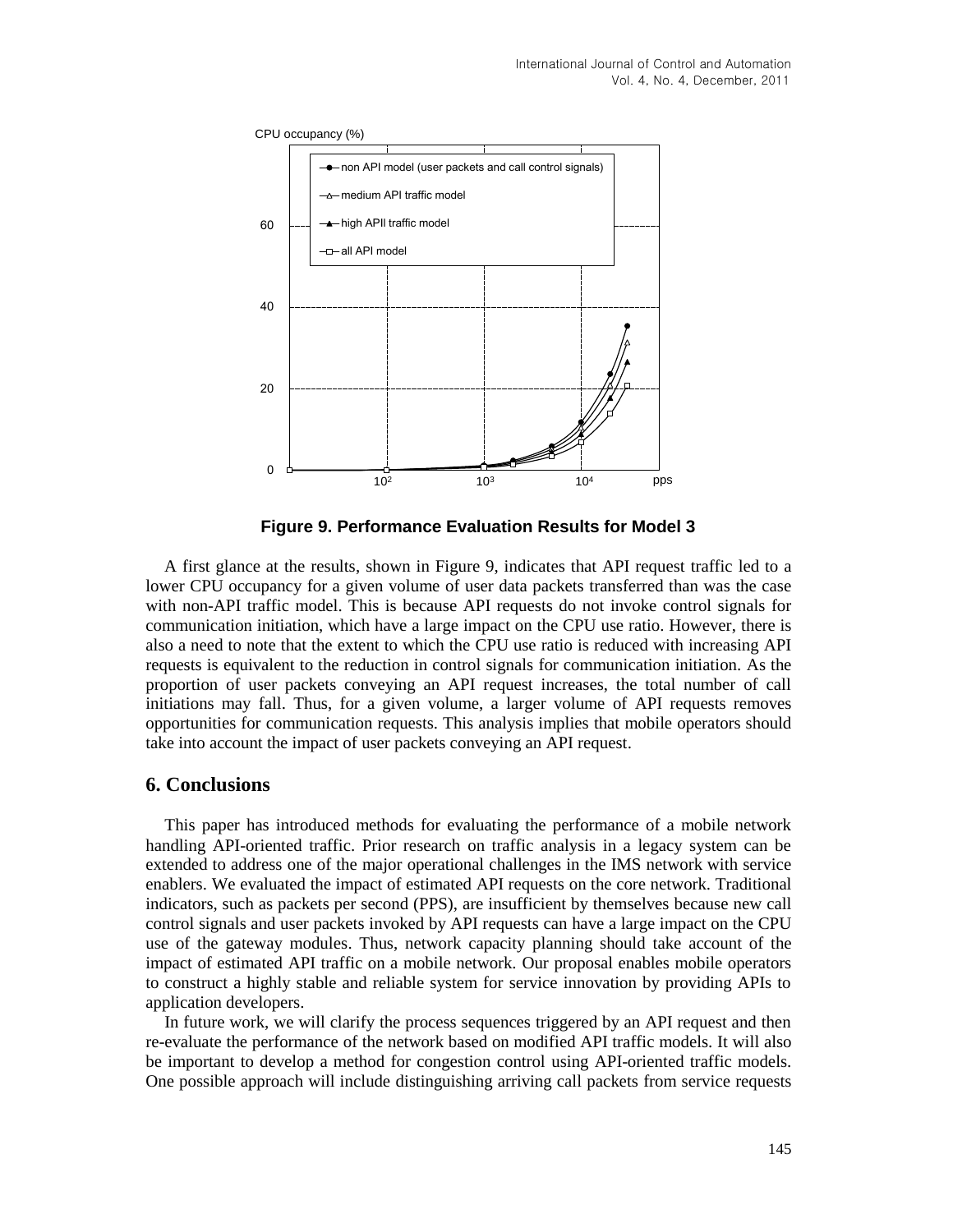originating from an open API. Commercial API traffic analysis is expected to be a key factor in improving the performance evaluation accuracy and effectiveness of congestion control.

#### **References**

- [1] Vodafone, http://www.betavine.net/home/main/home.html.
- [2] Telefonica, http://www.telefonica.com/en/home/jsp/home.jsp.
- [3] Open Mobile Alliance (OMA), "Reference Release Definition for Parlay Service Access. Approved Version 1.0", **(2010)**.
- [4] Open Mobile Alliance (OMA), "Next Generation Service Interfaces Requirements. Candidate Version 1.0", **(2010)**.
- [5] M. El Barachi, R. Glitho, and R. Dssouli, "Control-level call differentiation in IMS-based 3G core networks", IEEE Network Magazine, vol. 25, no. 1, **(2011)**, pp. 20-28.
- [6] S. [Pandey, V](http://ieeexplore.ieee.org/search/searchresult.jsp?searchWithin=Authors:.QT.Pandey,%20S..QT.&newsearch=partialPref). [Jain,](http://ieeexplore.ieee.org/search/searchresult.jsp?searchWithin=Authors:.QT.%20Jain,%20V..QT.&newsearch=partialPref) D. [Das, V](http://ieeexplore.ieee.org/search/searchresult.jsp?searchWithin=Authors:.QT.%20Das,%20D..QT.&newsearch=partialPref). [Planat, a](http://ieeexplore.ieee.org/search/searchresult.jsp?searchWithin=Authors:.QT.%20Planat,%20V..QT.&newsearch=partialPref)nd R. [Periannan, "](http://ieeexplore.ieee.org/search/searchresult.jsp?searchWithin=Authors:.QT.%20Periannan,%20R..QT.&newsearch=partialPref)Performance study of IMS signaling plane", International Conference on IP Multimedia Subsystem Architecture and Applications, 2007 (IMSAA 2007), **(2007)**, pp. 1-5.
- [7] M. Oonuki, K. Kobayashi, K. Nakamura, and S. Kimura, "Special Issue on Mobile Packet Data Communications System, Overview of PDC-P System", NTT DoCoMo Technical Journal, vol. 5, no. 2, **(1997)**, pp. 14-19, (in Japanese).
- [8] Telecommunication Technology Committee (TTC), PDC Digital Mobile Communications Network Inter-Node Interface (DMNI) Signaling Method of Mobile Packet Communications System: JJ-70.20, **(2001)**.
- [9] M. Hanaoka, S. Kaneshige, N. Hagiya, K. Ohkubo, K. Yakura, and Y. Kikuta, "Special Issue on i-mode Service Network System", NTT DoCoMo Technical Journal, vol. 1, no. 1, **(1999)**, pp. 14-19.
- [10] D. Ikeda, "2nd Generation Cellular Networks (PDC-P)", in: H. Esaki, H. Sunahara, and J. Murai (eds.), Broadband Internet Deployment in Japan, pp. 38-43, Ohmsha, Tokyo, **(2008)**.
- [11] K. Yoshihara, T. Suzuki, A. Miura, and R. Kawahara, "Evaluation of Congestion Control of the PDC Mobile Packet Data Communication System", IEEE Global Telecommunications Conference 2002 (GLOBECOM 2002), vol. 2, **(2002)**, pp. 1965-1969.
- [12] A. Miura, T. Suzuki, K. Yoshihara, K. Sasada, and Y. Kikuta, "Evaluation of the Performance of the Mobile Communications Network Providing Internet Access Service", IEICE Transactions on Communications, vol. E84-B, no. 12, **(2001)**, pp. 3161-3172.
- [13] D. Ikeda and A. Miura, "Provision of Paging in a Mobile Packet Data Communication System", 4th Asia-Pacific Symposium on Information and Telecommunication Technologies (APSITT 2001), **(2001)**, pp.176- 180.
- [14] A. Miura, N. Shinagawa, F. Ishihara, T. Suzuki, and H. Mochida, "Network Design Based on Network and Traffic Characteristics", 19th International Teletraffic Congress (ITC19), **(2005)**, pp. 819-828.
- [15] The 3rd Generation Partnership Project (3GPP), "3GPP Specification series", http://www.3gpp.org.
- [16] D. Ikeda, T. Suzuki, and A. Miura, "API-Oriented Traffic Analysis in the IMS/Web 2.0 era", 3rd International Conference on Advanced Communication and Networking (ACN 2011), **(2011)**, pp. 11-18.

#### **Authors**



**Daizo Ikeda** received a B.S. from Sophia University, Tokyo, in 1996 and a M.S. degree from Massachusetts Institute of Technology, Boston in 2004. He joined the Research and Development Division, NTTDOCOMO, Inc., Tokyo, in 1996. From 1996 to 2002 he was engaged in research and development of a mobile packet communicationms network for providing the i-mode service and in 2001 as a special committee member of TTC, his proposal was adopted as part of the PDC-P standards by the Japanese standard body. From 2004 to 2008 he conducted research on architecture design for a mobile service platform, including the design of network APIs. His current research interests includes data mining and large-scale data processing.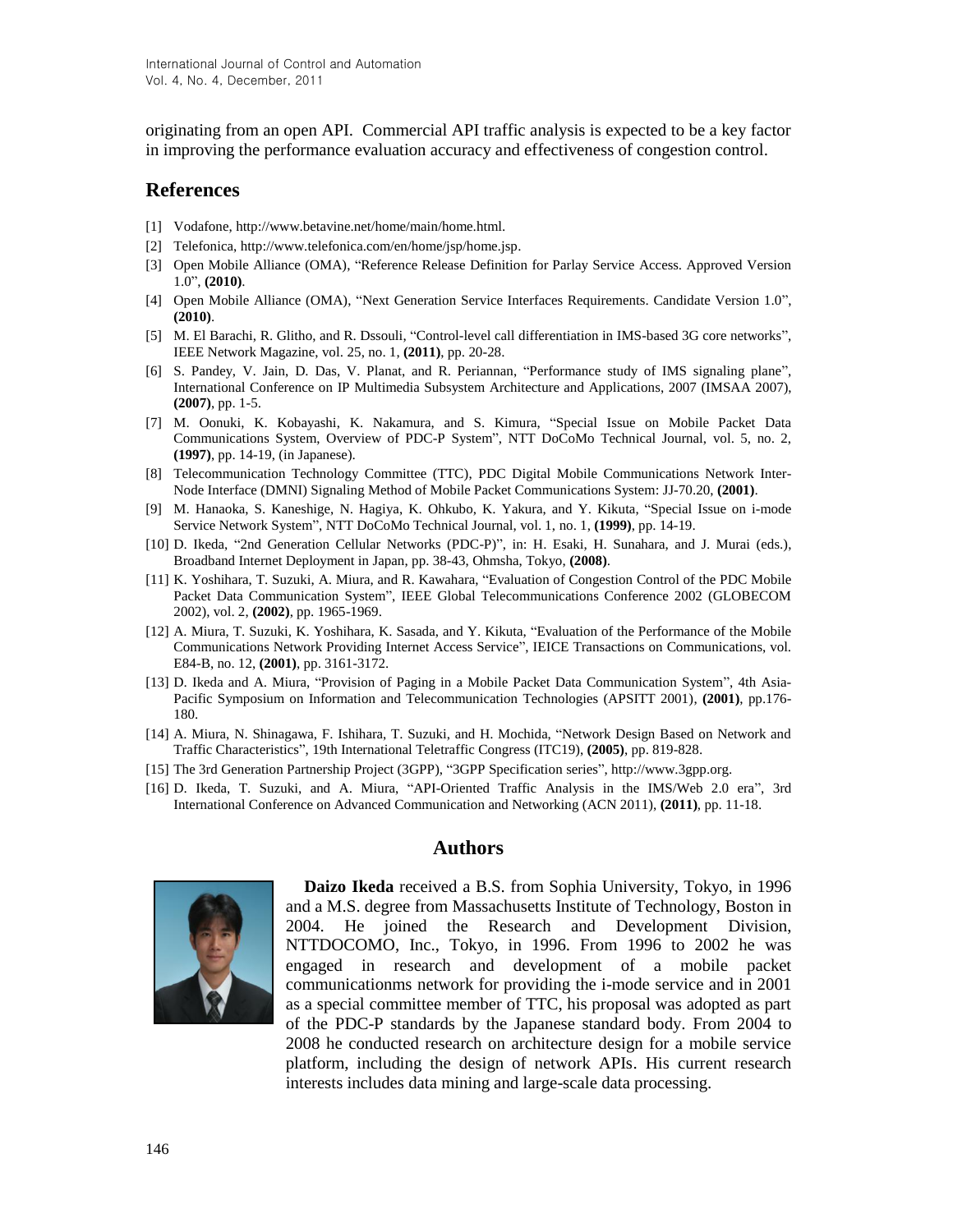

**Toshihiro Suzuki** received B.E. and Ph.D. degrees from the University of Tsukuba, Ibaraki, Japan in 1998 and 2008, respectively. He joined the Research and Development Department, NTTDOCOMO, Inc. in 1998. From 1998 to 2002 he was engaged in research and development of the PDC-P network, which realizes the i-mode service. After this, he was engaged in research on mobility management in moving networks until 2004, and then in mobile ad hoc networks and network virtualization technologies until 2008. His current research interest includes big data mining. He received several awards including the Young Researcher Award from the IEICE in 2006 and the Best Papers Award from the International Conference on e-business and Telecommunication Networks (ICETE) in 2004.



**Akira Miura** received the B.S. and M.S. degrees from Tokyo Institute of Technology, and a doctorate from Hosei University, Tokyo in 1976, 1978 and 2006, respectively. He joined the Electrical Communications Laboratories, Nippon Telegraph and Telephone Corporation (NTT), Tokyo in 1978. From 1983 to 1987 he was engaged in research and development of a Facsimile Store-and-Forward switching system and a Packet/Circuit Hybrid switching system using Content Addressable Memory (CAM) technology. From 1987 he carried out research and development on Intelligent Networks and worked on developing the Personal Handy phone Service (PHS). In 2000, he joined NTT DOCOMO, Inc. in Yokosuka, Japan. From 2000 to 2002 he was engaged in the development of the i-mode system, and then, to 2006, in research of the next generation Communication Systems and traffic engineering system. In 2008 he joined Kumamoto prefectural University in Kumamoto, Japan and is now the dean of the Faculty of Administration.